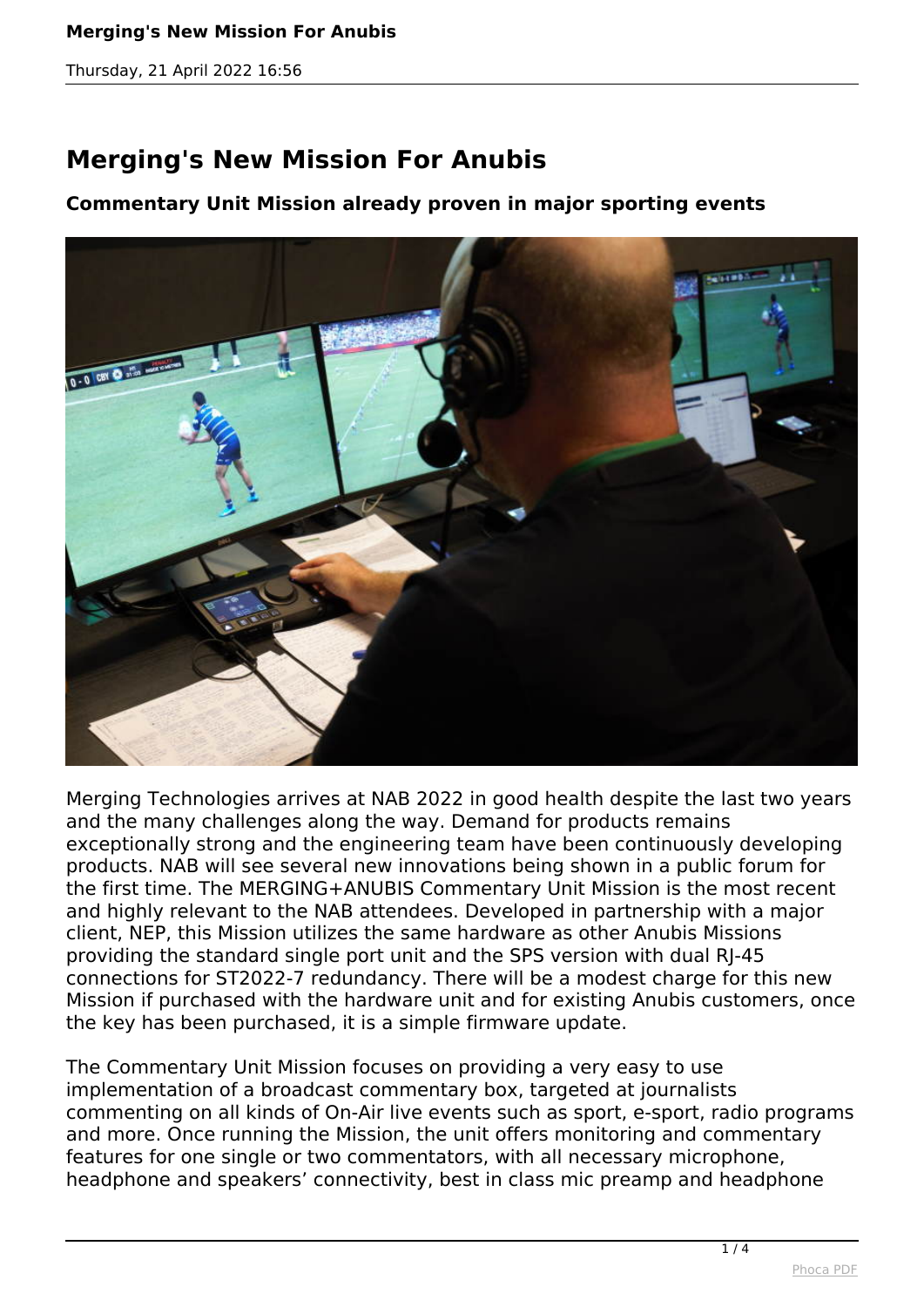*Thursday, 21 April 2022 16:56*

*amp and AD/DA directly in the box.*

*While giving access to traditional analog I/O, the Commentary Unit Mission implementation also focuses on purely AoIP network audio integration, offering all required standards such as AES67, RAVENNA, ST2110, ST2022-7, NMOS as well as full remote access for operation and configuration through a full featured Web Interface and a Web Socket REST API. The Commentary Unit Mission user interface is entirely customizable to allow immediate usage of the unit when in live environments with minimal training for the simplest, mistake proof operation.*

*The Commentary Unit Mission offers support to one single or two commentators. The first commentator has the choice to use the Mic 1 input or the unit's built-In microphone and the Headphone 1 output. When enabled the second commentator uses the Mic 2 input and Headphone 2 output and can either share the unit touch screen with the first commentator or be only controlled through the Web Interface and/or the mapping of the unit physical buttons.*

*Both commentators are offered the monitoring of 8 stereo programs, 2 mono intercoms, their own sidetone and the sidetone of the other commentator. Both monitoring busses are patched by default to the unit's internal headphone outputs but can be also routed to other outputs through the network. Any of these inputs can be hidden and renamed for a better and safer user experience. Various monitoring options are also available to customize the monitoring behavior when On-Air, when talking, when receiving signal from the intercoms or when receiving commands from the broadcast console.*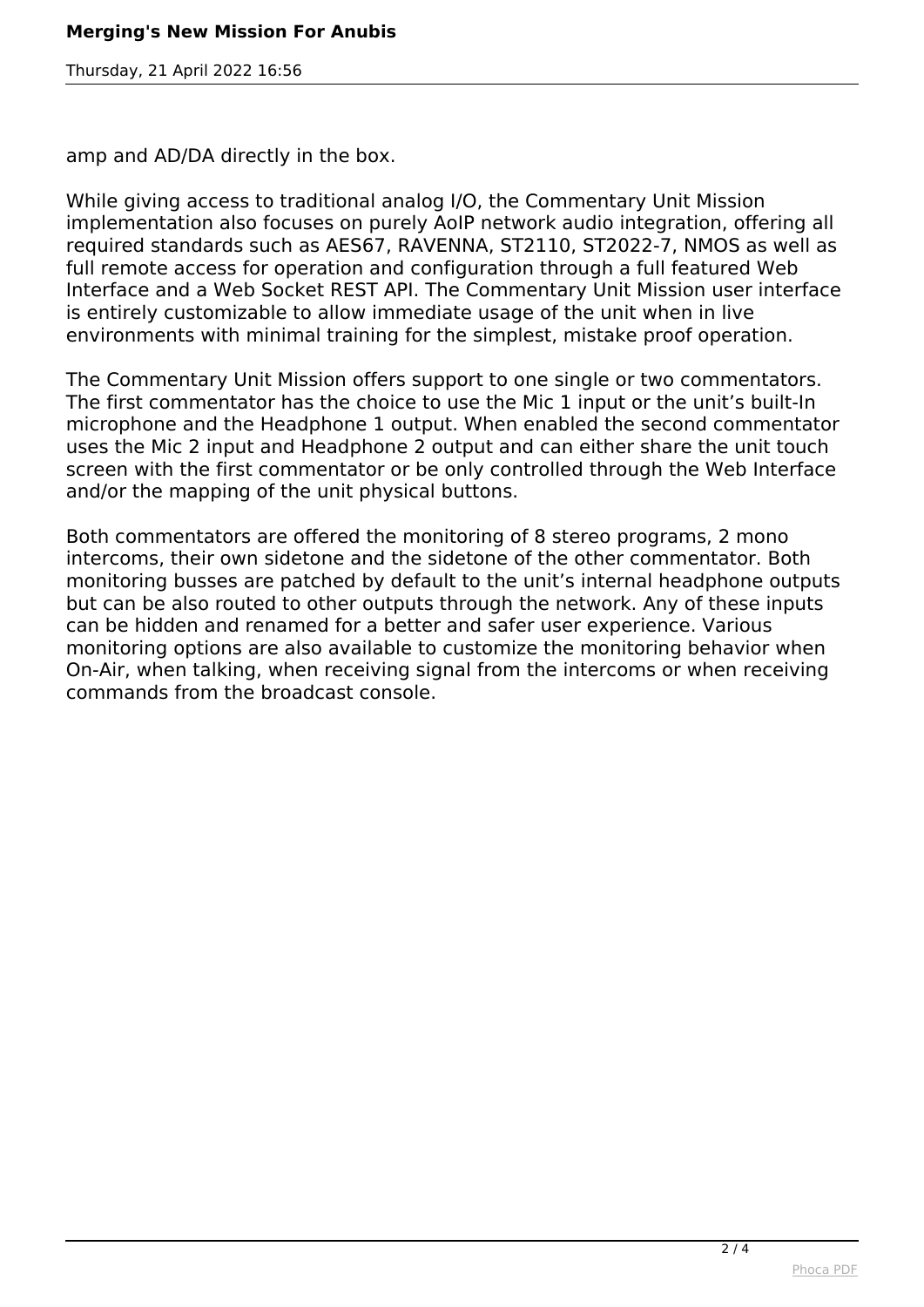## **Merging's New Mission For Anubis**

*Thursday, 21 April 2022 16:56*



*When operating the unit, both commentators can control their access to the On-Air output, can Mute their microphone (Cough Cut) and can talk to up to 4 available Talkback outputs. All these controls can be configured to be hidden, locked, latch/press-release, renamed, to offer an as safe and easy to operate experience. Various monitoring options are also available to customize the monitoring behavior when operating these controls.*

*The Commentary Unit Mission offers separate effects processing for both commentators and both signal paths, the On-Air and the Monitoring (Talk and Sidetone) paths. EQ and Dynamics are available on these 4 paths.*

*The Commentary Unit Mission offers various ways of controlling both commentators' actions:*

- *The unit touch screen can, optionally, be shared by both commentators*
- *All the unit's physical buttons can be custom mapped to any commentator's actions*
- *A fully featured Web Interface allows for controlling both commentators separately, as well as giving access to all parameters of the unit for remote technical operators*
- *A REST API permits taking full control of the unit through web socket for the complete broadcast orchestrator integration*